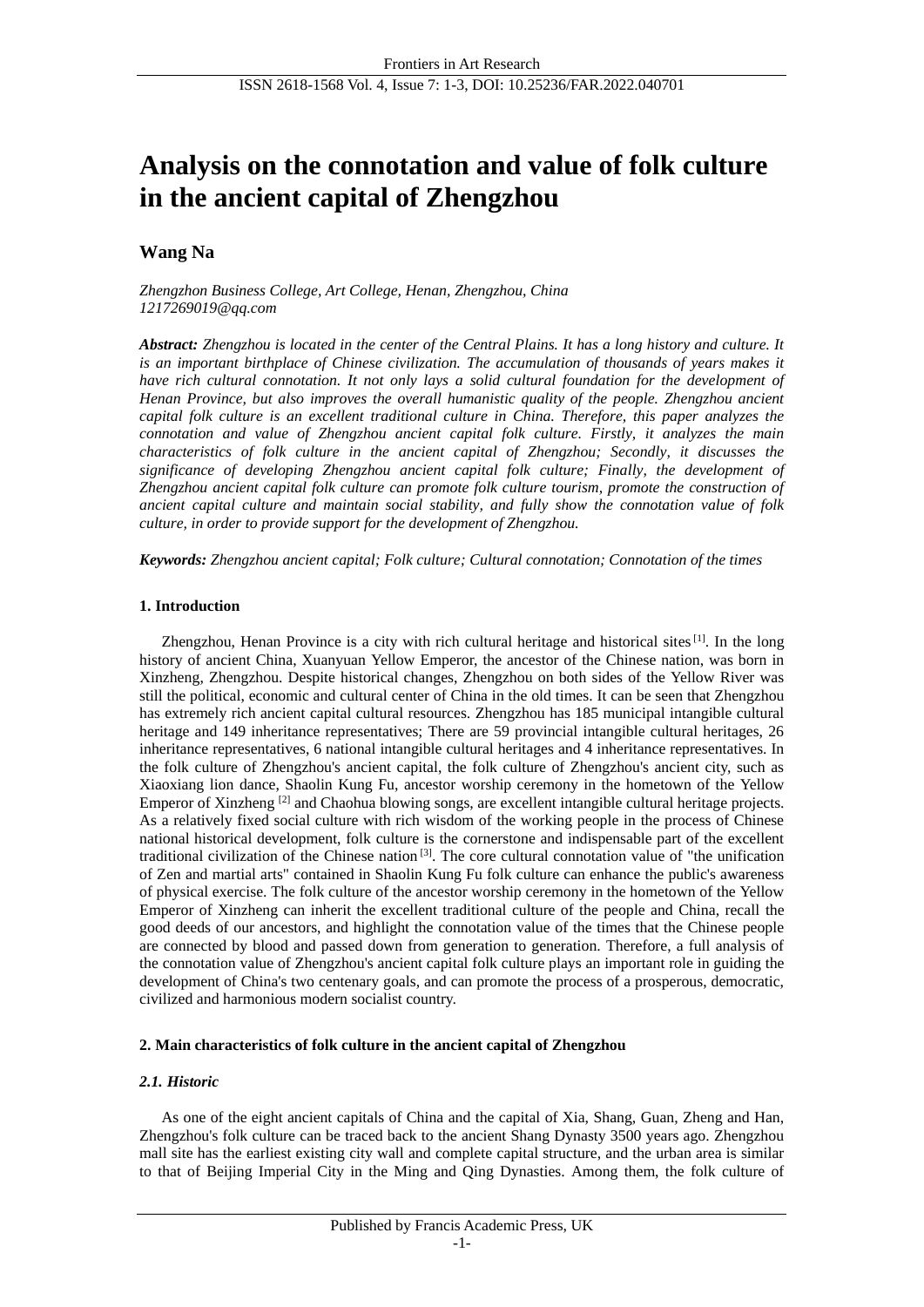## ISSN 2618-1568 Vol. 4, Issue 7: 1-3, DOI: 10.25236/FAR.2022.040701

blowing song also originated in the Shang and Zhou dynasties, with a history of more than 4000 years, and Chaohua blowing song has a history of more than 1500 years [4]. Therefore, it is obvious that the ancient capital folk culture of Zhengzhou has a long history. In the long-term historical development and evolution, Zhengzhou people have inherited its folk culture from generation to generation. Even though its original ecological type has changed after thousands of years of evolution, the ancestor worship ceremony in the hometown of the Yellow Emperor is still inherited and known by future generations. Therefore, it has a long history.

## *2.2. Culture*

The folk culture of Zhengzhou's ancient capital, such as Shaolin Kung Fu, the ancestor worship ceremony in the hometown of the Yellow Emperor of Xinzheng, Chaohua blowing song and Xiaoxiang lion dance, is not a pure performance and deduction process, but a characteristic folk culture with cultural nature composed of the cultivation of advocating martial arts and morality, not forgetting the basic consciousness of ancestors, the way to inherit poetry culture and the evolution of fairy tales. Zhengzhou ancient capital folk culture is the general name of the cultural system gradually formed in its national historical development and inheritance. It has experienced ancient times, Shang and Zhou dynasties, Northern Wei dynasties, Ming and Qing Dynasties, so it has the characteristics of cultural nature.

## *2.3. Stability*

The formation of Zhengzhou's ancient capital folk culture has experienced a long historical evolution process. Its value concept and value orientation have a certain integrity and can be better utilized and developed. In the process of the evolution and development of folk culture in the ancient capital of Zhengzhou, the blended national emotion and national identity have a certain stability, which can better promote the development of folk culture.

## **3. The significance of developing the folk culture of Zhengzhou's ancient capital**

#### *3.1. Activate the folk culture potential of the ancient capital*

Zhengzhou was the largest and most developed political and economic center in the world during the Xia and Shang Dynasties. At the same time, it was also the best preserved capital of the existing ground sites. Zhengzhou is the long-term capital of Xia, Shang and three dynasties, which has important geographical characteristics. Therefore, by exploring the folk culture of the ancient capital of Zhengzhou, we can consolidate the foundation of folk culture, fill the historical relics and urban cultural memory of Zhengzhou, achieve the goal of activating the folk culture of the ancient capital, improve the humanistic quality of urban people and enhance the cultural taste of the city.

## *3.2. Highlight the value of ancient capital folk culture*

Ancient capital folk culture is an important human development resource, which is widely distributed and has distinctive characteristics, and plays a strong role in educating the people. Zhengzhou ancient capital folk culture, with its emphasis on ethics and human nature, can more respect the differences of the people and affirm the development of the people. Therefore, the study and Research on the folk culture of the ancient capital of Zhengzhou is of great significance for inheriting and carrying forward the excellent traditional virtues of China, promoting the development of the folk culture of the ancient capital of Zhengzhou, strengthening the cultivation of the comprehensive quality of the whole people, and realizing the development goal of a harmonious society.

## **4. Connotation and value of folk culture in the ancient capital of Zhengzhou**

#### *4.1. Promoting folk culture tourism*

In the current development process, the ancient capital folk culture is a culture with certain social and economic value. Through the ancient capital folk culture, we can build a folk culture tourism system, render the rich folk regional characteristics and cultural heritage, and enhance the cultural charm. By excavating and developing the folk culture of the ancient capital of Zhengzhou, we can